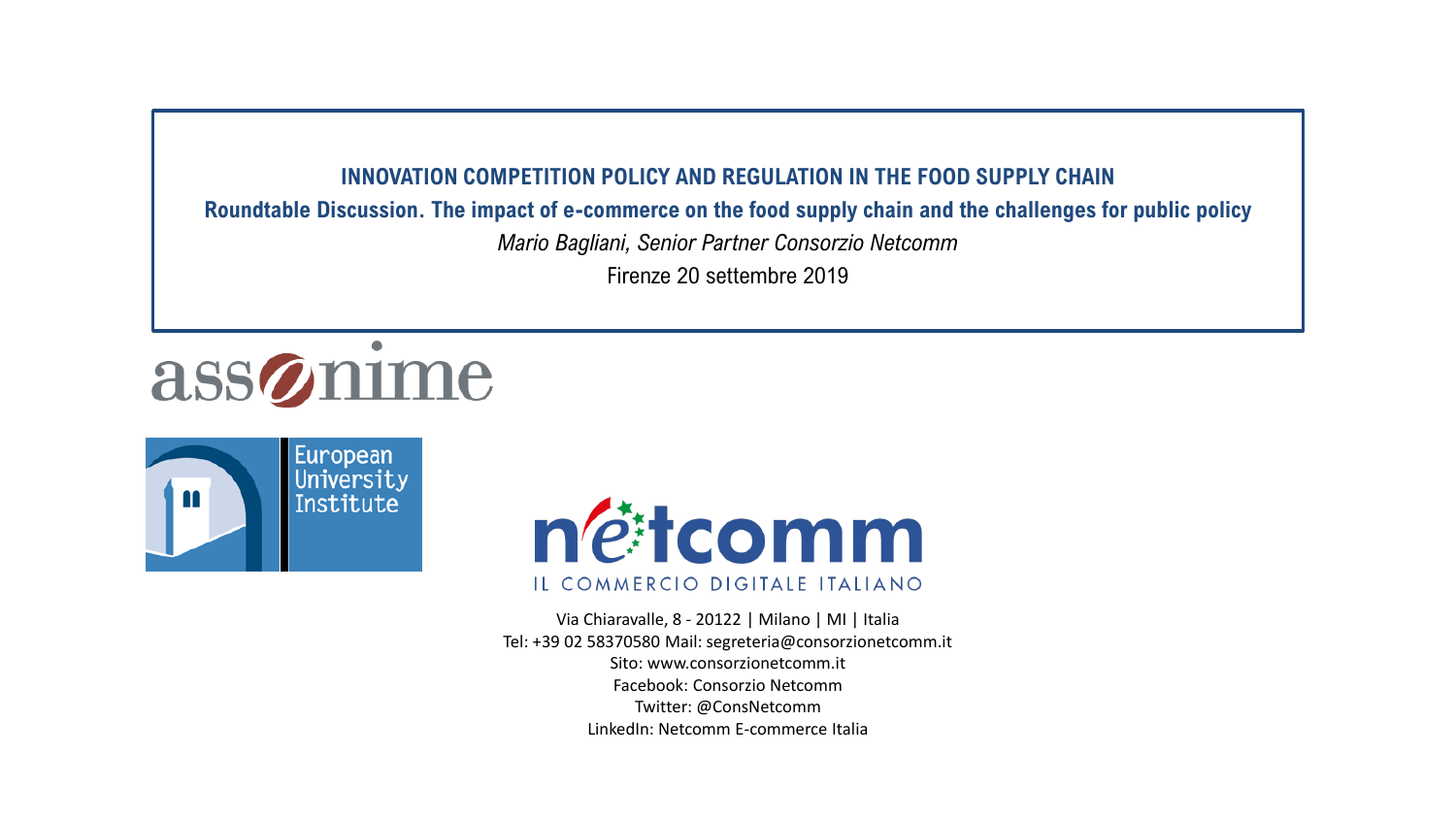**Food digital commerce is a great opportunity for Italian food companies and supply chain** 

- The Italian quality products are finding great development opportunities, in particular thanks to the food digital export
- Food & Grocery is the next big wave in digital commerce together with health & pharma
- Food & Grocery e-commerce in Italy is only 1,5% market share (vs 8% of most developed digital market) but fast growing (+35% in Italy vs +16% of total e-commerce in 2019)
- Italian Digital Export is already 6,4% of total Italian export, growing by +23%. Food is the second category (15% of total digital export), after fashion
- Italian total e-commerce trade balance is negative (export 4,3 vs import 7,3 md€). Food digital export could better improve e-commerce trade balance
- Digital commerce will help Italian quality products thanks to quick accessibility to a global market, and thanks to digital food customer experience that enhances food contents, quality, authenticity

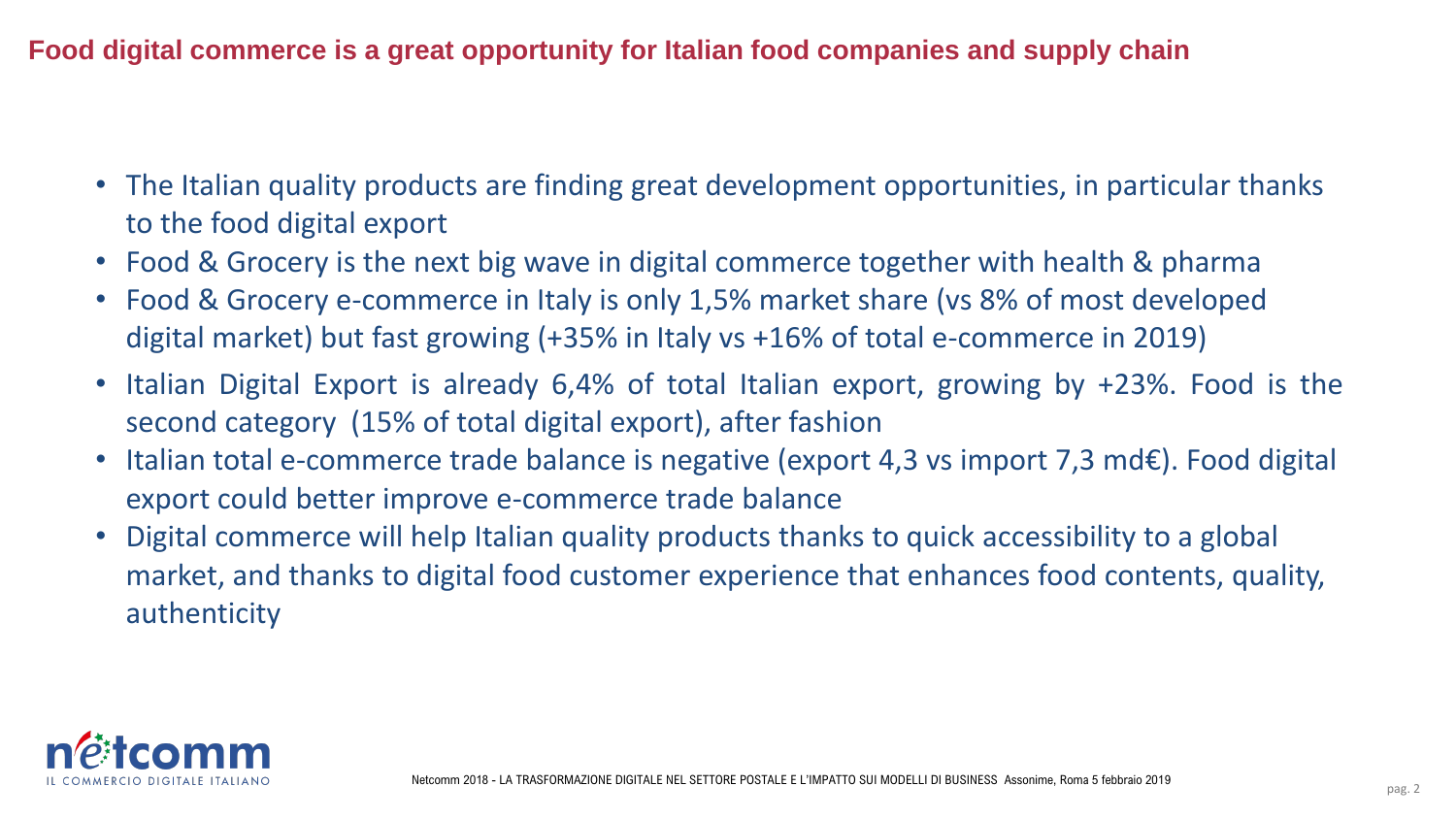### **Food e-commerce and the challenges for public policy**

- Regulatory simplification for food digital export
	- simplification and homogenization of customs systems
	- simplification and homogenization of tax systems
	- simplification and homogenization of transportation and logistic systems
- This policy challenge is a great opportunity for Italian and EU food industry, especially for new fast developing market
- Regulatory for food & grocery delivery and packaging
	- packaging normative clarity and homogenization at Italian and EU level
	- programs for the environmental sustainability of e-commerce packaging and food delivery
	- A new City Logistics, especially in metropolitan area (infrastructure, regulations and IoT technologies)
- This policy challenge is a must for environmental sustainability. For example, today more than 50,000 e-commerce shipments enter the Milan area per day. The food & grocery will help to increase these volumes by 2/3 times in the coming years.
- Regulatory, platform and programs for a EU level Food Blockchain
	- for traceability, counterfeiting, health protection, data protection
	- for accessibility of SME food companies
- This policy challenge is a must for the key role that Blockchain can take in the next years in food markets. There are also many issues of public interest involved in food Blockchain (traceability, counterfeiting, health protection, data protection,…)
- Developing successful Food Blockchain could also be a new competitive factor for dominant players in the market

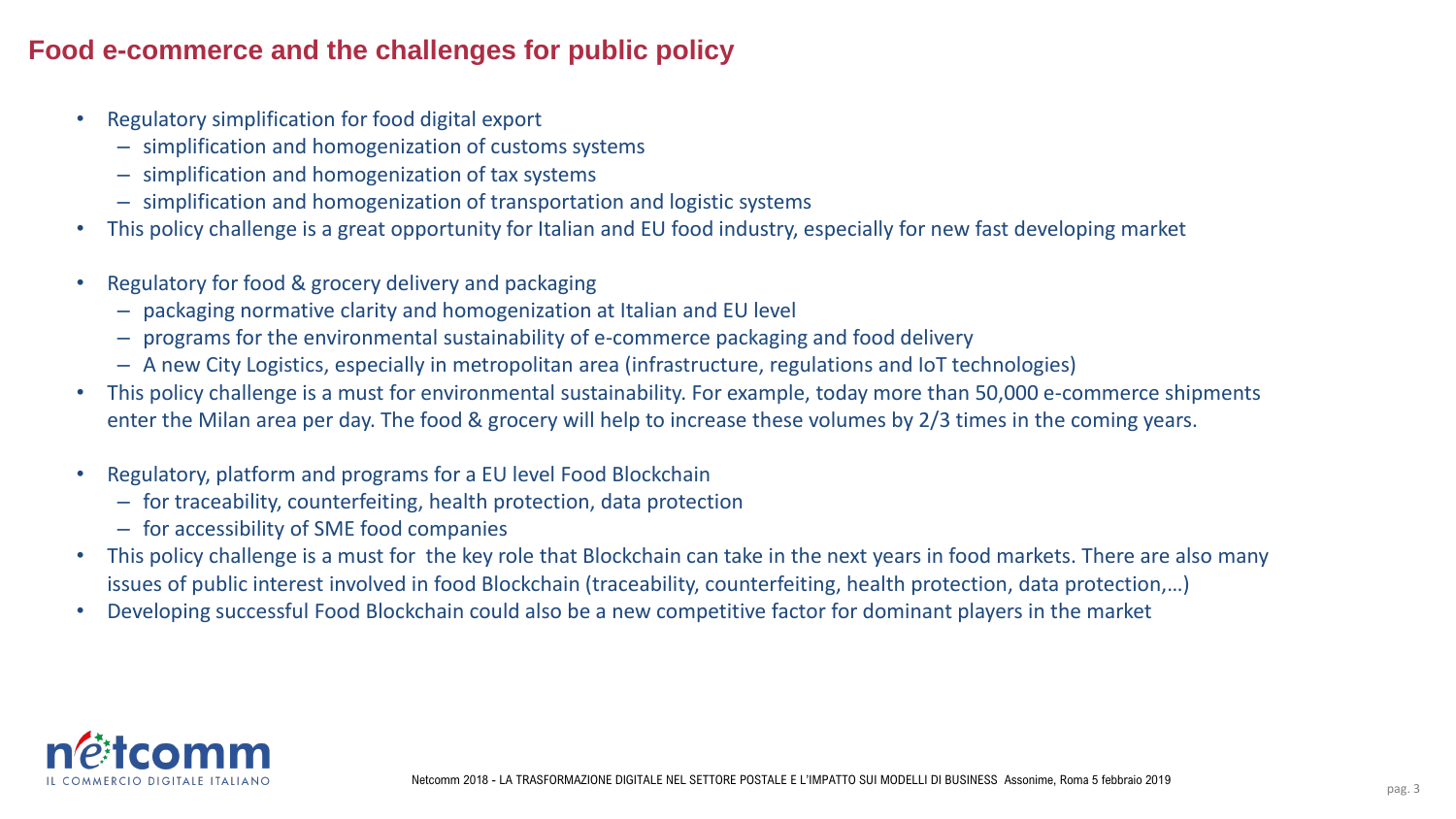

# Il digital hub italiano

per l'evoluzione delle imprese verso i consumatori digitali nel mondo

netcomm

IL COMMERCIO DIGITALE ITALIANO



| <b>SIGILLO NETCOMM</b>                                              | DATI DI MERCATO E<br><b>RICERCHE</b>          | <b>EVENTI</b>                 | <b>BUSINESS MATCHING</b>                      |
|---------------------------------------------------------------------|-----------------------------------------------|-------------------------------|-----------------------------------------------|
| <b>TAVOLI DI LAVORO</b>                                             | SUPPORTO LEGAL E<br><b>FISCALE</b>            | <b>INTERNAZIONALIZZAZIONE</b> | <b>CONVENZIONI PER SOCI</b>                   |
| <b>FORMAZIONE</b><br>n@tcomm<br>ACADEMY<br>$\overline{\phantom{a}}$ | <b>ADVISORY</b><br>n@tcomm<br><b>SERVICES</b> | <b>COMUNICAZIONE</b>          | <b>INIZIATIVE PER I</b><br><b>CONSUMATORI</b> |



## **CHI SIAMO**

il Consorzio Netcomm, del Commercio Elettronico Italiano, è il punto di riferimento in materia di e-commerce e trasformazione digitale nel panorama nazionale e internazionale.

Nato nel 2005, riunisce oltre aziende composte 300 da società internazionali e piccole medie realtà di eccellenza. Netcomm promuove lo sviluppo del commercio elettronico e dell'evoluzione digitale delle aziende, generando valore per l'intero sistema economico italiano e per i consumatori.